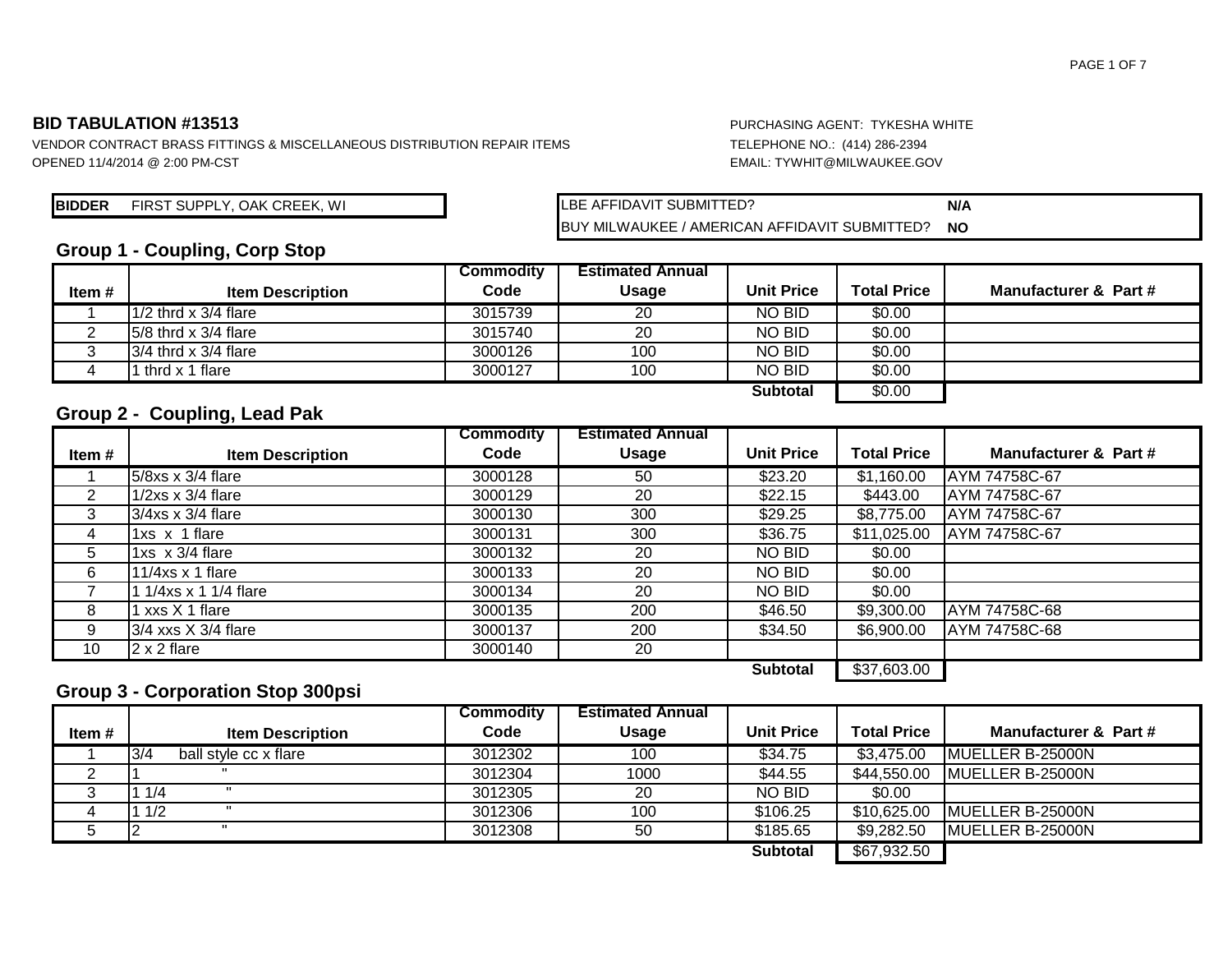VENDOR CONTRACT BRASS FITTINGS & MISCELLANEOUS DISTRIBUTION REPAIR ITEMS TELEPHONE NO.: (414) 286-2394 OPENED 11/4/2014 @ 2:00 PM-CST EMAIL: TYWHIT@MILWAUKEE.GOV

### **Group 4 - Curb Stop 300 psi**

|          |                                 | <b>Commodity</b> | <b>Estimated Annual</b> |                   |                    |                          |
|----------|---------------------------------|------------------|-------------------------|-------------------|--------------------|--------------------------|
| Item#    | <b>Item Description</b>         | Code             | <b>Usage</b>            | <b>Unit Price</b> | <b>Total Price</b> | Manufacturer & Part #    |
|          | 3/4<br>ball style flare x flare | 3013014          | 200                     | \$51.35           | \$10,270.00        | IMUELLER B-25204N        |
| <u>_</u> |                                 | 3013016          | 300                     | \$70.95           | \$21,285.00        | MUELLER B-25204N         |
| ت        | 1/4                             | 3013018          | 30                      | NO BID            | \$0.00             |                          |
|          | 1 1/2                           | 3013020          | 30                      | \$173.45          | \$5,203.50         | <b>IMUELLER B-25204N</b> |
|          |                                 | 3013022          | 50                      | \$284.05          | \$14,202.50        | MUELLER B-25204N         |
|          |                                 |                  |                         | <b>Subtotal</b>   | \$50,961.00        |                          |

## **Group 5 - Three Part Union Straight Cplng**

|       |                         | <b>Commodity</b> | <b>Estimated Annual</b> |                   |                    |                          |
|-------|-------------------------|------------------|-------------------------|-------------------|--------------------|--------------------------|
| Item# | <b>Item Description</b> | Code             | <b>Usage</b>            | <b>Unit Price</b> | <b>Total Price</b> | Manufacturer & Part #    |
|       | 3/4<br>flare x flare    | 3084014          | 100                     | \$12.75           | \$1,275.00         | <b>IMUELLER H-15400N</b> |
|       | $3/4 \times 1$          | 3084015          | 20                      | \$18.90           | \$378.00           | MUELLER H-15400N         |
|       |                         | 3084016          | 100                     | \$22.30           | \$2,230.00         | <b>IMUEH-15400N</b>      |
|       | 11/2                    | 3084018          | 30                      | \$67.40           | \$2,022.00         | <b>IMUEH-15400N</b>      |
|       | x 11/4                  | 3084019          | 10                      | \$48.25           | \$482.50           | <b>MUEH-15400N</b>       |
| 6     |                         | 3084020          | 20                      | \$74.05           | \$1,481.00         | <b>IMUEH-15400N</b>      |
|       |                         |                  |                         | <b>Subtotal</b>   | \$7,868.50         |                          |

### **Group 6 - Bronze Saddles w/AWWA thread**

|        |                                    | <b>Commodity</b> | <b>Estimated Annual</b> |                   |                    |                       |
|--------|------------------------------------|------------------|-------------------------|-------------------|--------------------|-----------------------|
| Item # | <b>Item Description</b>            | Code             | <b>Usage</b>            | <b>Unit Price</b> | <b>Total Price</b> | Manufacturer & Part # |
|        | 4" w/ 1"<br>cc tap thread          | 3090817          | 5                       | \$71.15           | \$355.75           | MUELLER BR2B0474      |
| 2      | 4" w/ 1 1/2<br>cc tap thread       | 3090821          | 5                       | \$83.00           | \$415.00           | MUELLER BR2B0474      |
| 3      | l6"<br>w/3/4<br>cc tap thread      | 3090822          | 5                       | \$83.80           | \$419.00           | MUELLER BR2B0684      |
| 4      | <b>6"</b><br>cc tap thread<br>w/ 1 | 3090824          | 20                      | \$83.80           | \$1,676.00         | MUELLER BR2B0684      |
| 5      | l6"<br>w/ 1 1/2<br>cc tap thread   | 3090825          | 35                      | \$95.80           | \$3,353.00         | MUELLER BR2B0684      |
| 6      | 6"<br>w/2"<br>cc tap thread        | 3090827          | 5                       | \$105.35          | \$526.75           | MUELLER BR2B0684      |
|        | l8"<br>$w/1$ "<br>cc tap thread    | 3090830          | 20                      | \$103.75          | \$2,075.00         | MUELLER BR2B0899      |
| 8      | l8"<br>w/11/2<br>cc tap thread     | 3090832          | 50                      | \$109.20          | \$5,460.00         | MUELLER BR2B0899      |
| 9      | 12" w/ 1 1/2<br>cc tap thread      | 3090833          | 15                      | \$169.70          | \$2,545.50         | MUELLER BR2B1314      |
| 10     | 12" w/<br>2"<br>cc tap thread      | 3090834          | 5                       | \$172.80          | \$864.00           | MUELLER BR2B1314      |
| 11     | 16" w/ 1 1/2<br>cc tap thread      | 3090835          | 20                      | \$404.90          | \$8,098.00         | MUELLER BR2B1732      |
| 12     | 16" w/<br>2"<br>cc tap thread      | 3090836          | 5                       | \$447.40          | \$2,237.00         | MUELLER BR2B1732      |
| 13     | 8" w / 2"<br>cc tap thread         | 3090839          | 15                      | \$119.05          | \$1,785.75         | MUELLER BR2B0899      |
|        |                                    |                  |                         | <b>Subtotal</b>   | \$29,810.75        |                       |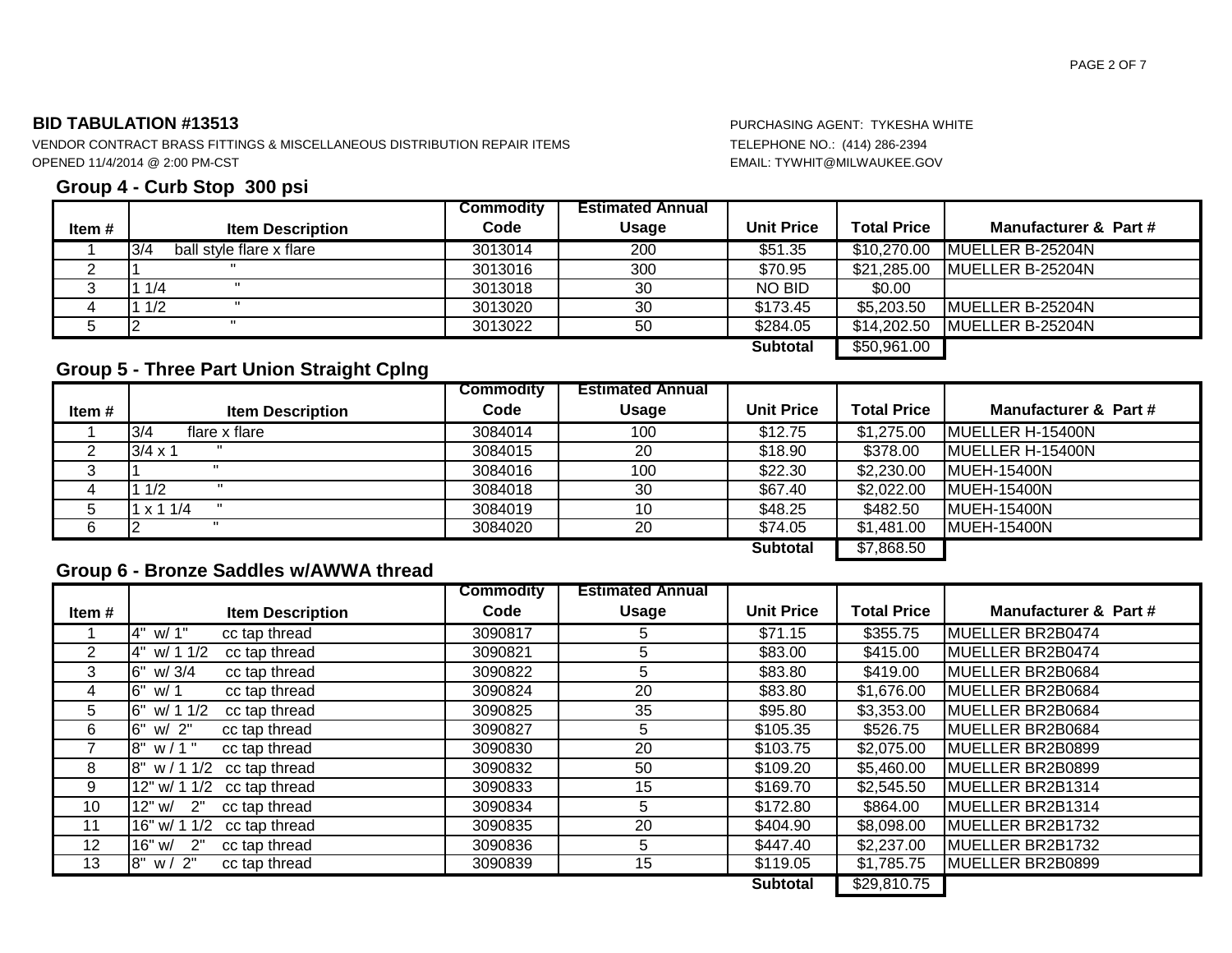VENDOR CONTRACT BRASS FITTINGS & MISCELLANEOUS DISTRIBUTION REPAIR ITEMS TELEPHONE NO.: (414) 286-2394 OPENED 11/4/2014 @ 2:00 PM-CST EMAIL: TYWHIT@MILWAUKEE.GOV

### **Group 7 - Miscellaneous**

|                |                                          | <b>Commodity</b> | <b>Estimated Annual</b> |                   |                    |                       |
|----------------|------------------------------------------|------------------|-------------------------|-------------------|--------------------|-----------------------|
| Item #         | <b>Item Description</b>                  | Code             | <b>Usage</b>            | <b>Unit Price</b> | <b>Total Price</b> | Manufacturer & Part # |
| 1              | Plug Brass 3/4 cc                        | 3072175          | 20                      | \$9.65            | \$193.00           | MUELLER H-10033N      |
| $\overline{2}$ | Plug Brass 5/8" cc                       | 3072218          | 20                      | \$11.30           | \$226.00           | MUELLER H-10033N      |
| 3              | Plug Brass 1/2" cc                       | 3072223          | 20                      | \$11.15           | \$223.00           | MUELLER H-10033N      |
| 4              | Plug Brass 1" cc                         | 3072225          | $\overline{20}$         | \$10.15           | \$203.00           | MUELLER H-10033N      |
| 5              | Plug Brass 1 1/2 cc                      | 3072227          | $\overline{20}$         | \$18.05           | \$361.00           | MUELLER H-10033N      |
| $\overline{6}$ | Plug Brass 2" cc                         | 3072228          | $\overline{20}$         | \$23.45           | $\sqrt{$469.00}$   | MUELLER H-10033N      |
| $\overline{7}$ | Red Bushing 3/4 X 1" cc                  | 3073375          | 20                      | \$26.70           | \$534.00           | MUELLER H-10036N      |
| 8              | Red Bushing 3/4 X 1 1/2" cc              | 3073377          | 20                      | NO BID            | \$0.00             |                       |
| 9              | Red Bushing 1" X 1 1/2" cc               | 3073387          | 20                      | \$30.30           | \$606.00           | MUELLER H-10036N      |
| 10             | 90 Deg Brass Elbow 2" HD (heavy uty)     | 3096432          | 10                      | NO BID            | \$0.00             |                       |
| 11             | 90 Deg Brass Elbow 1" HD (heavy duty)    | 3096431          | 10                      | NO BID            | \$0.00             |                       |
| 12             | 90 Deg Brass elbow 1 1/2 HD (heavy duty) | non-inv          | 10                      | NO BID            | \$0.00             |                       |
| 13             | Elbow Street 1" HD (heavy duty)          | 3096471          | 10                      | NO BID            | \$0.00             |                       |
| 14             | Elbow Street 2" HD (heavy duty)          | 3096472          | 10                      | NO BID            | \$0.00             |                       |
| 15             | Elbow Street 1 1/2 HD Heavy duty)        | non-inv          | 10                      | NO BID            | \$0.00             |                       |
| 16             | Cap 1" HD (heavy duty)                   | 3096441          | 10                      | NO BID            | \$0.00             |                       |
| 17             | Cap 2" HD (heavy Duty)                   | 3096442          | 10                      | NO BID            | \$0.00             |                       |
| 18             | Cap 1 1/2 HD (heavy duty)                | non-inv          | 10                      | NO BID            | \$0.00             |                       |
| 19             | Nipple 1" close HD (heavy duty)          | 3096451          | 10                      | NO BID            | \$0.00             |                       |
| 20             | Nipple 2" close HD (heavy duty)          | 3096452          | 10                      | NO BID            | \$0.00             |                       |
| 21             | nipple 1 1/2 close HD (heavy duty)       | non-inv          | 10                      | NO BID            | \$0.00             |                       |
| 22             | Stop & Drain 1"                          | 3096401          | 20                      | NO BID            | \$0.00             |                       |
| 23             | Stop & Drain 2"                          | 3096402          | 20                      | NO BID            | \$0.00             |                       |
| 24             | Stop & Drain 1 1/2                       | non-inv          | 10                      | NO BID            | \$0.00             |                       |
|                |                                          |                  |                         | <b>Subtotal</b>   | \$2,815.00         |                       |

**GRAND TOTAL \$196,990.75**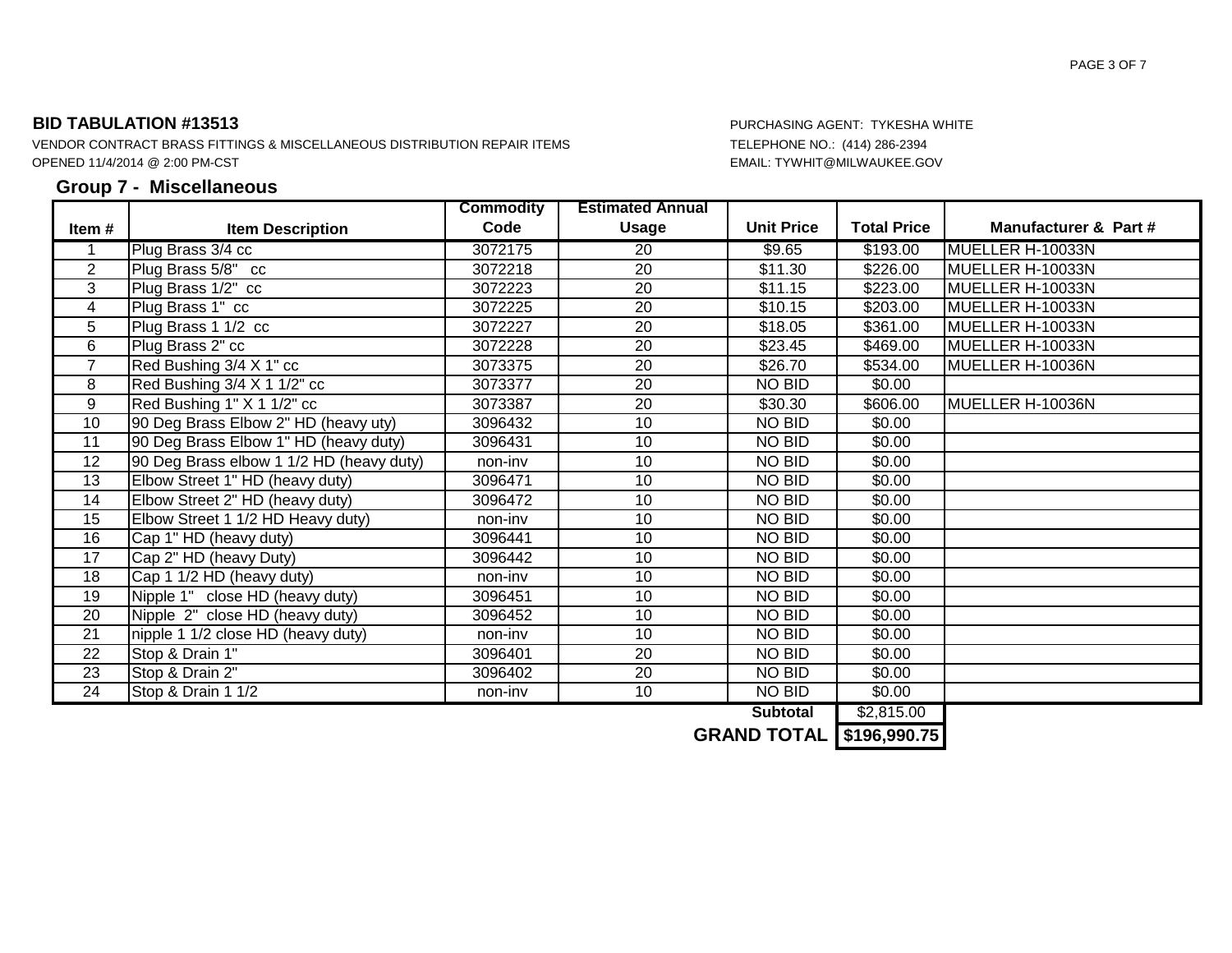VENDOR CONTRACT BRASS FITTINGS & MISCELLANEOUS DISTRIBUTION REPAIR ITEMS TELEPHONE NO.: (414) 286-2394 OPENED 11/4/2014 @ 2:00 PM-CST EMAIL: TYWHIT@MILWAUKEE.GOV

| <b>IBIDDER</b>                                                    | <b>PRICE &amp; SONS - MILWAUKEE, WI</b> |
|-------------------------------------------------------------------|-----------------------------------------|
| <b>LBE AFFIDAVIT SUBMITTED?</b>                                   | YFS                                     |
| BUY MILWAUKEE / AMERICAN AFFIDAVIT SUBMITTED? YES - AMERICAN MADE |                                         |

# **Group 1 - Coupling, Corp Stop**

|        |                           | Commodity | <b>Estimated Annual</b> |                   |                    |                       |
|--------|---------------------------|-----------|-------------------------|-------------------|--------------------|-----------------------|
| Item # | <b>Item Description</b>   | Code      | <b>Usage</b>            | <b>Unit Price</b> | <b>Total Price</b> | Manufacturer & Part # |
|        | $1/2$ thrd x 3/4 flare    | 3015739   | 20                      | \$25.00           | \$500.00           | IAY McDONALD M74742   |
|        | $15/8$ thrd x $3/4$ flare | 3015740   | 20                      | \$15.60           | \$312.00           | IAY McDONALD M74742   |
|        | $13/4$ thrd x $3/4$ flare | 3000126   | 100                     | \$14.75           | \$1.475.00         | IAY McDONALD M74742   |
| 4      | thrd x 1 flare            | 3000127   | 100                     | \$25.10           | \$2.510.00         | IAY McDONALD M74742   |
|        |                           |           |                         | <b>Subtotal</b>   | \$4,797.00         |                       |

## **Group 2 - Coupling, Lead Pak**

|       |                           | <b>Commodity</b> | <b>Estimated Annual</b> |                   |                    |                            |
|-------|---------------------------|------------------|-------------------------|-------------------|--------------------|----------------------------|
| Item# | <b>Item Description</b>   | Code             | <b>Usage</b>            | <b>Unit Price</b> | <b>Total Price</b> | Manufacturer & Part #      |
|       | 5/8xs x 3/4 flare         | 3000128          | 50                      | \$22.10           | \$1,105.00         | AY McDONALD M74758C-67     |
| 2     | $1/2xs \times 3/4$ flare  | 3000129          | 20                      | \$21.20           | \$424.00           | AY McDONALD M74758c-67     |
| 3     | $3/4x$ s x $3/4$ flare    | 3000130          | 300                     | \$28.00           | \$8,400.00         | AY McDONALD M74758C-67     |
| 4     | 1xs x 1 flare             | 3000131          | 300                     | \$35.10           | \$10,530.00        | AY McDONALD M74758C-67     |
| 5     | 1 $xs$ $\times$ 3/4 flare | 3000132          | 20                      | \$48.40           | \$968.00           | AY McDONALD M74753-67/M747 |
| 6     | 11/4xs $x$ 1 flare        | 3000133          | 20                      | \$59.90           | \$1,198.00         | AY McDONALD M74753-67/M74  |
|       | 1/4xs x 1 1/4 flare       | 3000134          | 20                      | \$68.80           | \$1,376.00         | AY McDONALD M74753-67/M74  |
| 8     | 1 xxs X 1 flare           | 3000135          | 200                     | \$44.50           | \$8,900.00         | AY McDONALD M74758C-68     |
| 9     | $3/4$ xxs $X$ 3/4 flare   | 3000137          | 200                     | \$33.00           | \$6,600.00         | AY McDONALD M74758C-68     |
| 10    | $2 \times 2$ flare        | 3000140          | 20                      | \$201.00          | \$4,020.00         | AY McDONALD M74753-67/M74  |
|       |                           |                  |                         | <b>Subtotal</b>   | \$43,521.00        |                            |

## **Group 3 - Corporation Stop 300psi**

|        |                              | <b>Commodity</b> | <b>Estimated Annual</b> |                   |                    |                             |
|--------|------------------------------|------------------|-------------------------|-------------------|--------------------|-----------------------------|
| Item # | <b>Item Description</b>      | Code             | <b>Usage</b>            | <b>Unit Price</b> | <b>Total Price</b> | Manufacturer & Part #       |
|        | 3/4<br>ball style cc x flare | 3012302          | 100                     | \$37.20           | \$3,720.00         | <b>JAY McDONALD M74701B</b> |
|        |                              | 3012304          | 1000                    | \$45.15           | \$45,150.00        | IAY McDONALD M74701B        |
|        | 1/4                          | 3012305          | 20                      | \$108.00          | \$2,160.00         | IAY McDONALD M74701B        |
|        | 1/2                          | 3012306          | 100                     | \$112.00          | \$11,200.00        | IAY McDONALD M74701B        |
|        |                              | 3012308          | 50                      | \$172.00          | \$8,600.00         | <b>JAY McDONALD M74701B</b> |
|        |                              |                  |                         | <b>Subtotal</b>   | \$70,830.00        |                             |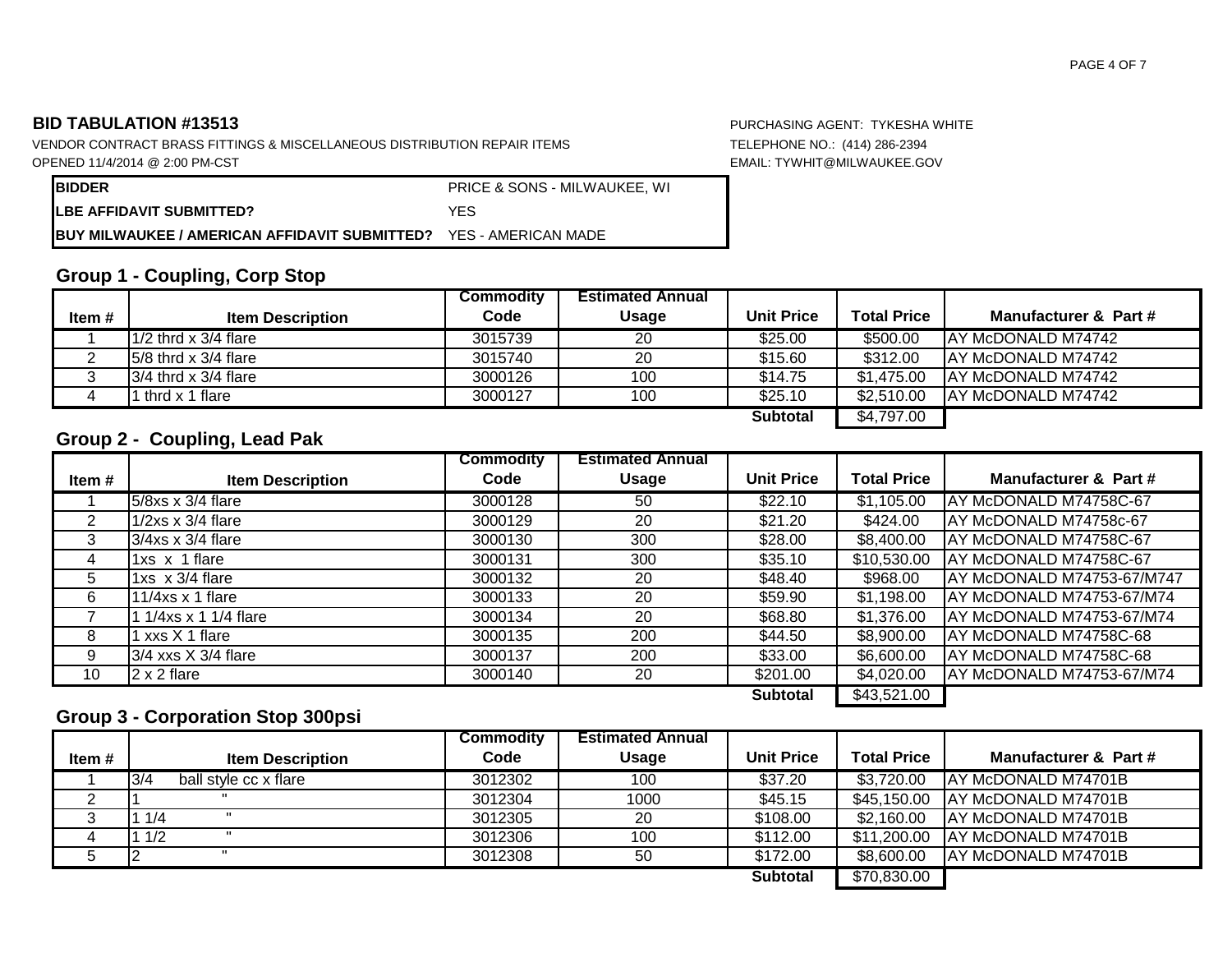VENDOR CONTRACT BRASS FITTINGS & MISCELLANEOUS DISTRIBUTION REPAIR ITEMS TELEPHONE NO.: (414) 286-2394 OPENED 11/4/2014 @ 2:00 PM-CST EMAIL: TYWHIT@MILWAUKEE.GOV

### **Group 4 - Curb Stop 300 psi**

|       |                                 | <b>Commodity</b> | <b>Estimated Annual</b> |                   |                    |                                |
|-------|---------------------------------|------------------|-------------------------|-------------------|--------------------|--------------------------------|
| Item# | <b>Item Description</b>         | Code             | <b>Usage</b>            | <b>Unit Price</b> | <b>Total Price</b> | Manufacturer & Part #          |
|       | 3/4<br>ball style flare x flare | 3013014          | 200                     | \$52.00           |                    | \$10,400.00 AY McDONALD M76100 |
|       |                                 | 3013016          | 300                     | \$71.00           |                    | \$21,300.00 AY McDONALD M76100 |
|       | 11/4                            | 3013018          | 30                      | \$123.00          | \$3,690.00         | IAY McDONALD M76100            |
|       | 11/2                            | 3013020          | 30                      | \$175.00          | \$5,250.00         | <b>AY McDONALD M76100</b>      |
|       |                                 | 3013022          | 50                      | \$250.00          |                    | \$12,500.00 AY McDONALD M76100 |
|       |                                 |                  |                         | <b>Subtotal</b>   | \$53,140.00        |                                |

## **Group 5 - Three Part Union Straight Cplng**

|       |                         | <b>Commodity</b> | <b>Estimated Annual</b> |                   |                    |                            |
|-------|-------------------------|------------------|-------------------------|-------------------|--------------------|----------------------------|
| Item# | <b>Item Description</b> | Code             | <b>Usage</b>            | <b>Unit Price</b> | <b>Total Price</b> | Manufacturer & Part #      |
|       | 3/4<br>flare x flare    | 3084014          | 100                     | \$14.15           | \$1,415.00         | AY McDONALD M74758         |
|       | $3/4 \times 1$          | 3084015          | 20                      | \$21.00           | \$420.00           | IAY McDONALD M74758        |
| 3     |                         | 3084016          | 100                     | \$25.00           | \$2,500.00         | <b>JAY McDONALD M74758</b> |
| 4     | 1 1/2                   | 3084018          | 30                      | \$74.00           | \$2,220.00         | IAY McDONALD M74758        |
| b     | $1 \times 11/4$         | 3084019          | 10                      | \$55.00           | \$550.00           | IAY McDONALD M74758        |
| 6     |                         | 3084020          | 20                      | \$120.00          | \$2,400.00         | IAY McDONALD M74758        |
|       |                         |                  |                         | <b>Subtotal</b>   | \$9,505.00         |                            |

## **Group 6 - Bronze Saddles w/AWWA thread**

|       |                                      | <b>Commodity</b> | <b>Estimated Annual</b> |                   |                    |                       |
|-------|--------------------------------------|------------------|-------------------------|-------------------|--------------------|-----------------------|
| Item# | <b>Item Description</b>              | Code             | <b>Usage</b>            | <b>Unit Price</b> | <b>Total Price</b> | Manufacturer & Part # |
|       | 4" w/ 1"<br>cc tap thread            | 3090817          | 5                       | \$74.10           | \$370.50           | AY McDONALD M3825     |
| 2     | cc tap thread<br>4"<br>w/ 1 1/2      | 3090821          | 5                       | \$86.45           | \$432.25           | AY McDONALD M3825     |
| 3     | <b>16"</b><br>w/3/4<br>cc tap thread | 3090822          | 5                       | \$87.25           | \$436.25           | AY McDONALD M3825     |
| 4     | 16"<br>cc tap thread<br>w/ 1         | 3090824          | 20                      | \$87.25           | \$1,745.00         | AY McDONALD M3825     |
| 5     | 16"<br>w/ 1 1/2<br>cc tap thread     | 3090825          | 35                      | \$100.00          | \$3,500.00         | AY McDONALD M3825     |
| 6     | 16"<br>w/ 2"<br>cc tap thread        | 3090827          | 5                       | \$110.00          | \$550.00           | AY McDONALD M3825     |
|       | 18"<br>$w/1$ "<br>cc tap thread      | 3090830          | 20                      | \$110.00          | \$2,200.00         | AY McDONALD M3825     |
| 8     | 18"<br>w/11/2<br>cc tap thread       | 3090832          | 50                      | \$113.00          | \$5,650.00         | AY McDONALD M3825     |
| 9     | 12" w/ 1 1/2<br>cc tap thread        | 3090833          | 15                      | \$175.00          | \$2,625.00         | AY McDONALD M3825     |
| 10    | 12" w/<br>2"<br>cc tap thread        | 3090834          | 5                       | \$180.00          | \$900.00           | AY McDONALD M3825     |
| 11    | 16" w/ 1 1/2<br>cc tap thread        | 3090835          | 20                      | \$360.00          | \$7,200.00         | AY McDONALD M3825     |
| 12    | 16" w/<br>2"<br>cc tap thread        | 3090836          | 5                       | \$420.00          | \$2,100.00         | AY McDONALD M3825     |
| 13    | 8" w/ 2"<br>cc tap thread            | 3090839          | 15                      | \$122.00          | \$1,830.00         | AY McDONALD M3825     |
|       |                                      |                  |                         | <b>Subtotal</b>   | \$29,539.00        |                       |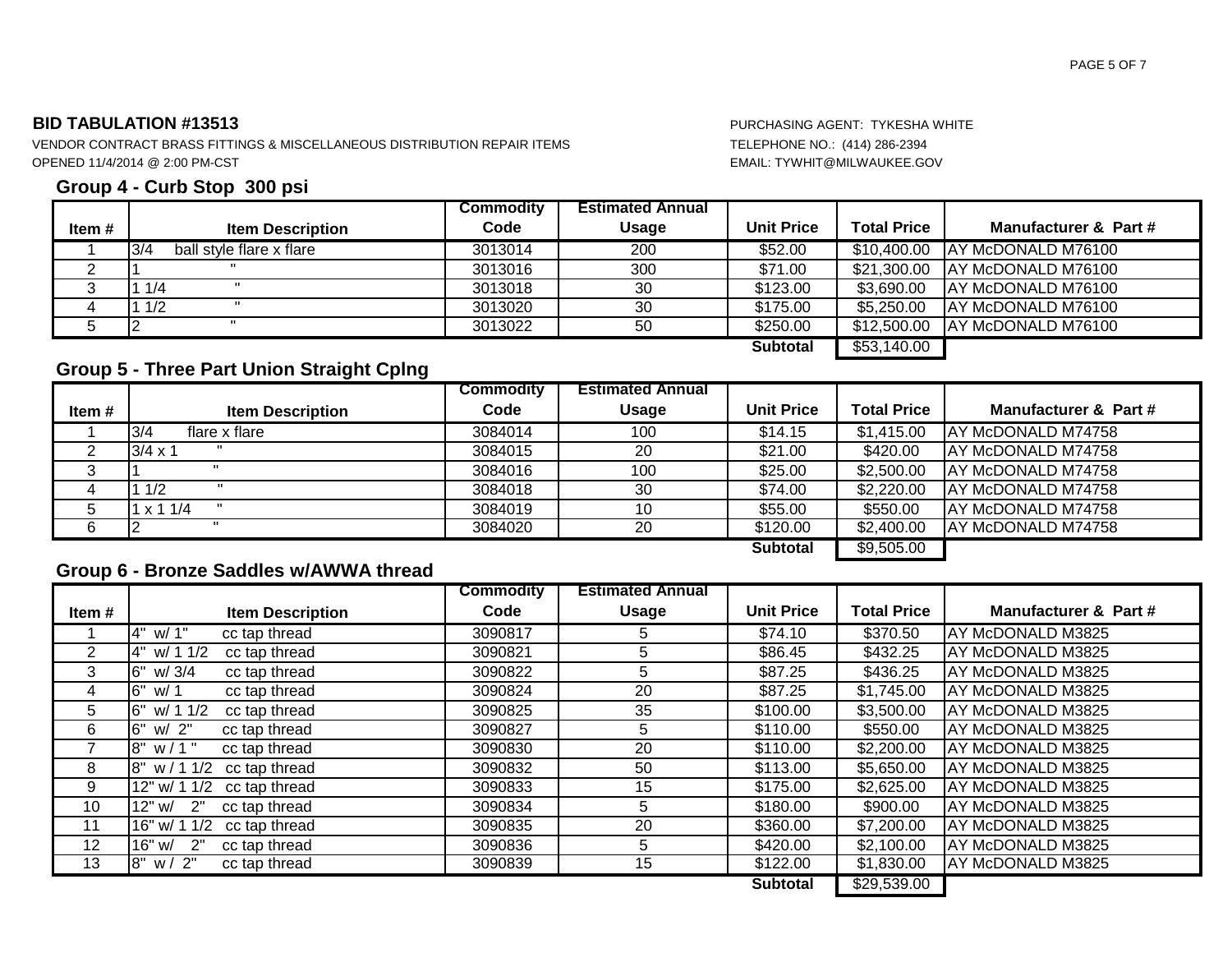VENDOR CONTRACT BRASS FITTINGS & MISCELLANEOUS DISTRIBUTION REPAIR ITEMS TELEPHONE NO.: (414) 286-2394 OPENED 11/4/2014 @ 2:00 PM-CST EMAIL: TYWHIT@MILWAUKEE.GOV

### **Group 7 - Miscellaneous**

|                 |                                          | <b>Commodity</b> | <b>Estimated Annual</b> |                   |                    |                          |
|-----------------|------------------------------------------|------------------|-------------------------|-------------------|--------------------|--------------------------|
| Item #          | <b>Item Description</b>                  | Code             | <b>Usage</b>            | <b>Unit Price</b> | <b>Total Price</b> | Manufacturer & Part #    |
|                 | Plug Brass 3/4 cc                        | 3072175          | 20                      | \$8.25            | \$165.00           | AY McDONALD M73206       |
| $\overline{2}$  | Plug Brass 5/8" cc                       | 3072218          | $\overline{20}$         | $\sqrt{$17.00}$   | \$340.00           | AY McDONALD M73206       |
| $\overline{3}$  | Plug Brass 1/2" cc                       | 3072223          | $\overline{20}$         | \$16.75           | \$335.00           | AY McDONALD M73206       |
| 4               | Plug Brass 1" cc                         | 3072225          | $\overline{20}$         | \$12.00           | \$240.00           | AY McDONALD M73206       |
| 5               | Plug Brass 1 1/2 cc                      | 3072227          | $\overline{20}$         | \$27.00           | \$540.00           | AY McDONALD M73206       |
| 6               | Plug Brass 2" cc                         | 3072228          | $\overline{20}$         | \$35.00           | \$700.00           | AY McDONALD M73206       |
| $\overline{7}$  | Red Bushing 3/4 X 1" cc                  | 3073375          | 20                      | \$13.50           | \$270.00           | AY McDONALD M747011      |
| 8               | Red Bushing 3/4 X 1 1/2" cc              | 3073377          | 20                      | \$36.25           | \$725.00           | AY McDONALD M747011      |
| 9               | Red Bushing 1" X 1 1/2" cc               | 3073387          | 20                      | \$36.50           | \$730.00           | AY McDONALD M747011      |
| 10              | 90 Deg Brass Elbow 2" HD (heavy uty)     | 3096432          | 10                      | \$170.00          | \$1,700.00         | NL 150-32.MERIT BRASS    |
| 11              | 90 Deg Brass Elbow 1" HD (heavy duty)    | 3096431          | 10                      | \$38.00           | \$380.00           | NL 150-16 MERIT BRASS    |
| 12              | 90 Deg Brass elbow 1 1/2 HD (heavy duty) | non-inv          | 10                      | \$101.50          | \$1,015.00         | NL 150-24 MERIT BRASS    |
| 13              | Elbow Street 1" HD (heavy duty)          | 3096471          | 10                      | \$160.00          | \$1,600.00         | <b>SPEC6 MERIT BRASS</b> |
| 14              | Elbow Street 2" HD (heavy duty)          | 3096472          | 10                      | \$170.00          | \$1,700.00         | N1150-32 MERIT BRASS     |
| $\overline{15}$ | Elbow Street 1 1/2 HD Heavy duty)        | non-inv          | 10                      | \$175.00          | \$1,750.00         | <b>SPEC6 MERIT BRASS</b> |
| 16              | Cap 1" HD (heavy duty)                   | 3096441          | 10                      | \$42.75           | \$427.50           | <b>SPEC6 MERIT BRASS</b> |
| 17              | Cap 2" HD (heavy Duty)                   | 3096442          | 10                      | \$125.00          | \$1,250.00         | N1158-32 MERIT BRASS     |
| 18              | Cap 1 1/2 HD (heavy duty)                | non-inv          | 10                      | \$85.30           | \$853.00           | <b>SPEC6 MERIT BRASS</b> |
| 19              | Nipple 1" close HD (heavy duty)          | 3096451          | 10                      | \$8.00            | \$80.00            | 2216-001 MERIT BRASS     |
| 20              | Nipple 2" close HD (heavy duty)          | 3096452          | 10                      | \$23.50           | \$235.00           | 2232-001 MERIT BRASS     |
| 21              | nipple 1 1/2 close HD (heavy duty)       | non-inv          | 10                      | \$16.00           | \$160.00           | 2224-001 MERIT BRASS     |
| 22              | Stop & Drain 1"                          | 3096401          | 20                      | \$81.00           | \$1,620.00         | AY McDONALD M7600        |
| 23              | Stop & Drain 2"                          | 3096402          | 20                      | \$235.00          | \$4,700.00         | AY McDONALD M7601        |
| $\overline{24}$ | Stop & Drain 1 1/2                       | non-inv          | 10                      | \$175.00          | \$1,750.00         | AY McDONALD M7602        |
|                 |                                          |                  |                         | <b>Subtotal</b>   | \$23,265.50        |                          |

**GRAND TOTAL \$234,597.50**

PAGE 6 OF 7